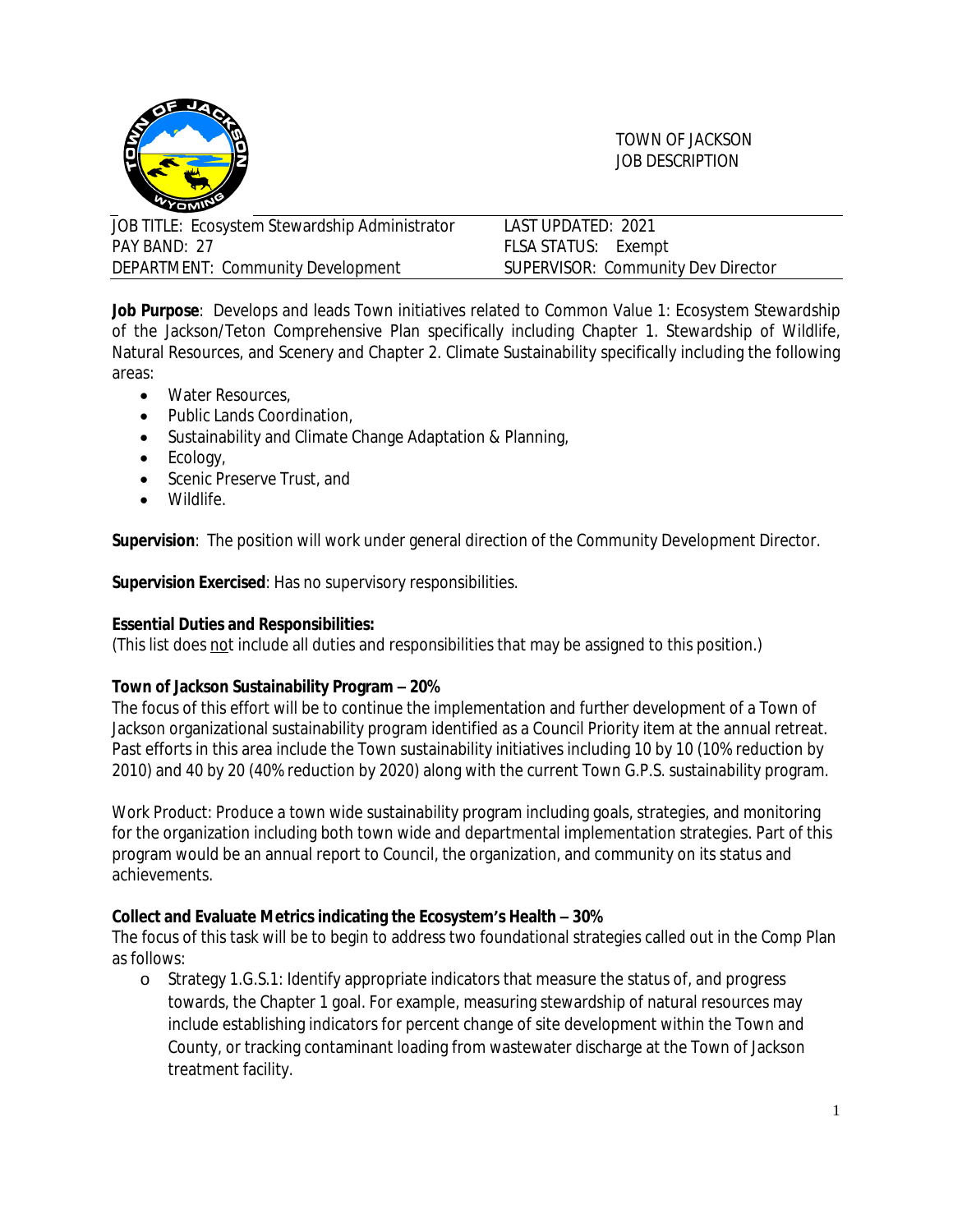o Strategy 1.G.S.2: Establish an Ecosystem Stewardship target for an Adaptive Management Program that will be used to track the Town and County's progress toward goals related to this chapter. including evaluation of threats to the ecosystem's health, and opportunities for helping preserve and protect it.

*Work Product:* In addition to completing these strategies, an overarching goal here will be to compile and deliver an annual report to the community regarding the health of the ecosystem, threats to that health, and efforts to preserve and protect the ecosystem.

# **Jackson Hole Climate Action Collective – 20%**

The focus of this task will be to provide additional dedicated staff resources to the Jackson Hole Climate Action Collective, a collaboration of multiple local organizations focused on climate action and achieving equitable net-zero carbon by 2030. This initiative was identified as a Council Priority at the annual retreat. The goal of the collective is to equitably achieve net-zero carbon in our community through a framework and matrix of climate actions and climate action resources that is updated over time by a collaborative resourcing team. This collaborative team will facilitate action now and catalyze community capacity for future initiatives. The initial step currently underway is the development of sector-based teams working in specific focus areas.

*Work Product:* The framework and opportunity matrix will be supported by a climate action dashboard that will provide public reporting on the community's climate action and allow the community to test the climate impact of various potential actions.

# **Water Quality Initiatives – 20%**

The primary focus of this task will be to support current Council Priority projects in this area including:

- 1. Wastewater Treatment Plant Study (Town)
- 2. Stormwater Management Program (Town)
- 3. Wastewater planning effort (County)

The position will bring much needed additional capacity to these Public Works led projects assisting in project development but more specifically in project education, outreach, and implementation.

*Work Product:* Completion of the identified studies along with ongoing implementation and education efforts that are outgrowths from them.

# **Karns Meadow Park – 10%**

The primary focus of this task will be to lead the planning and development of Karns Meadow Park. Planning will consist of the completion of a Master Plan describing all desired improvements followed by the approval of individual or combined conditional use permits for each component of the property. Development will provide activation of the park through outcomes identified in the planning process.

*Work Product:* Completion and implementation of a Karns Meadow Park Master Plan.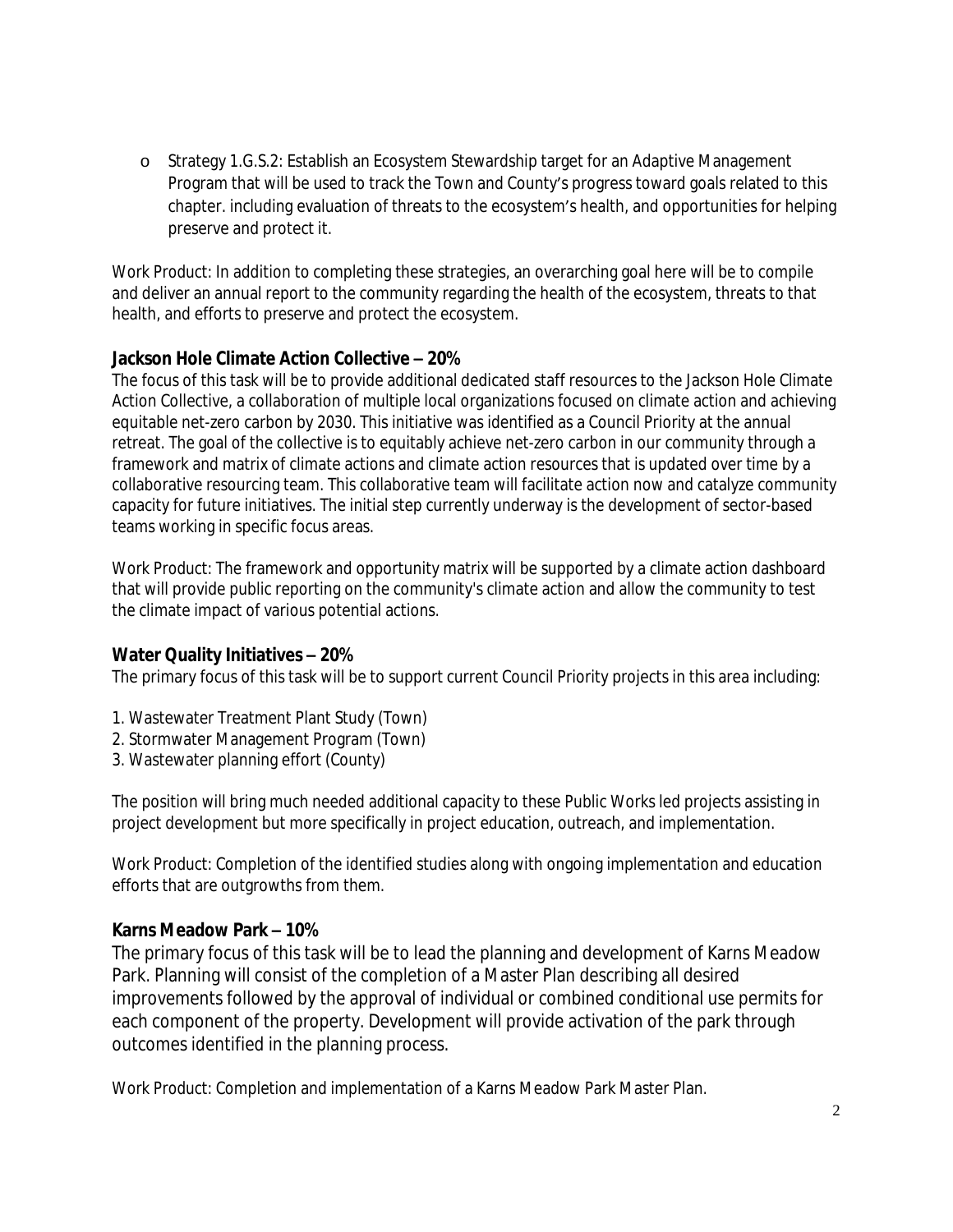Prepares/presents information and recommendations to appointed and elected officials.

Performs all duties in alignment with the Town of Jackson Values.

Provides exceptional internal and external customer service, addresses complex and often controversial issues and concerns.

## **Desired Minimum Qualifications**:

### **Education and Experience**:

Any combination of education and experience providing skill and knowledge for successful job performance is required. Typical qualifications include:

- Bachelor's Degree in biology, ecology, or other related field of study and experience ensuring public policy decisions are informed by the best available science with a master's degree preferred; and
- Relevant experience and duties would include a minimum of 3-5 years' experience in both administrative duties and a solid background in a field related to ecosystem stewardship (education, work experience, or ideally both).

## **Job-Specific Knowledge, Skills, and Abilities:**

- Knowledge of ecosystems, natural systems, climate change science.
- Ability to gather, analyze, and report out on statistical data and metrics related to ecosystems, water and air quality, etc.
- Working knowledge and command of the English language, including usage, grammar, spelling, punctuation, style, and proofreading skills.
- Extensive knowledge of business software, including MS Word, Excel, Outlook, PowerPoint, and Publisher, internet usage, social media, and website utilization.
- Knowledge of Town of Jackson and Teton County geography preferred.
- Skilled in operation of equipment and tools listed below.
- Skilled in establishing and maintaining efficient filing records and systems.
- Skilled in production of professional letters, memoranda, and reports.
- Ability to provide professional staff assistance to the Community Development Director, the Town Manager and Assistant Town Manager, Town Directors, the Public Information Officer, and the Mayor and Council and prepare and present staff reports and other correspondence, and develop and make recommendations to supervisors and other employees.
- Ability to establish and maintain effective working relationships with Town of Jackson employees, department heads, Town Administrator, Town Council, and citizens.
- Ability to communicate effectively orally and in writing with employees, Town of Jackson officials, other governmental agency representatives, and citizens
- Ability to conduct necessary research and compile comprehensive reports.

### **Knowledge, Skills, and Abilities Related to the Town of Jackson Purpose, Mission, and Values**:

### **Our Purpose (Why we exist as an organization)**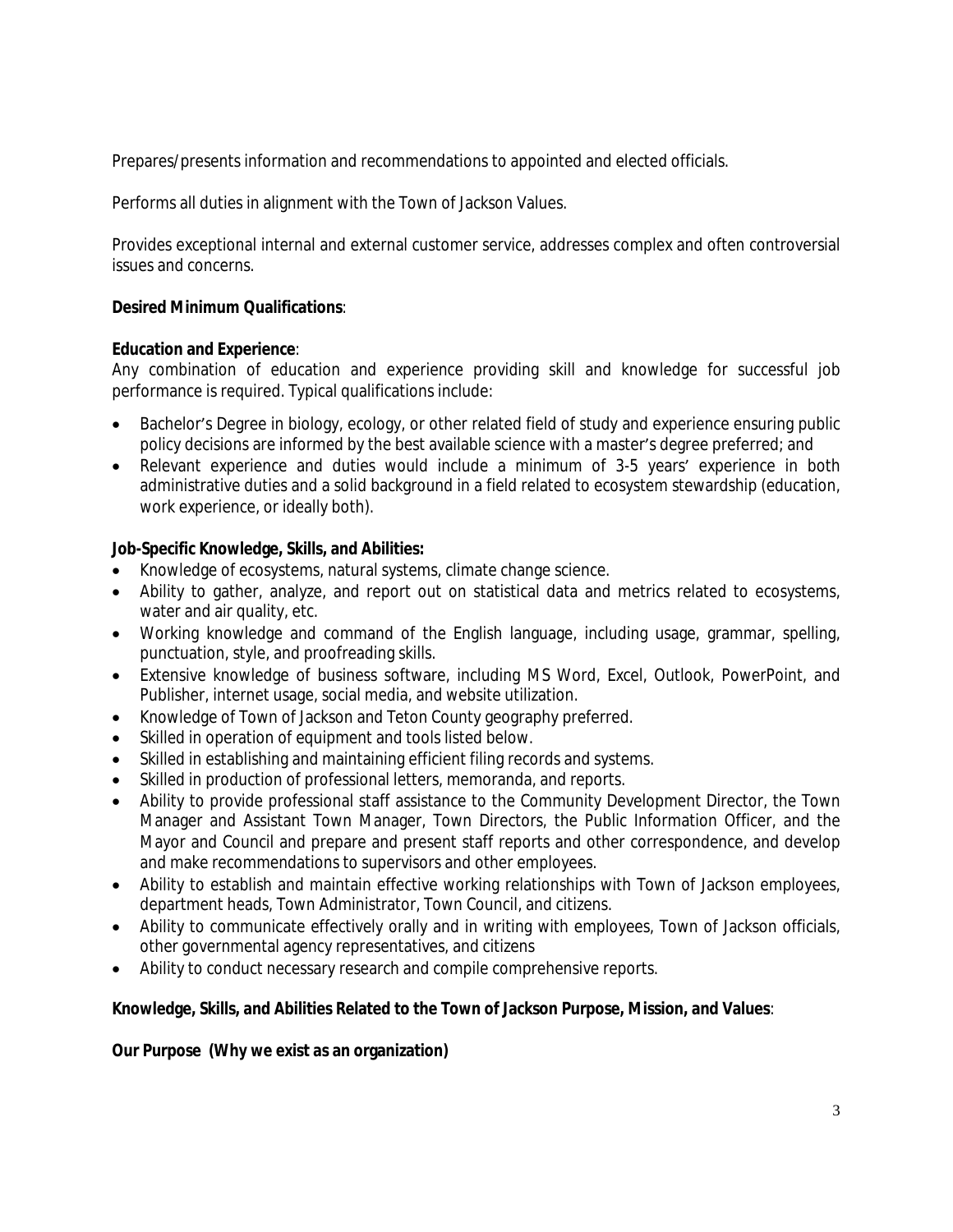The Town of Jackson exists to provide municipal services necessary to support the residential, business, environmental, and historical interests that define our community. Our services enhance the quality of life for those who live here and enhance the experience for our guests.

## **Our Mission (What we do)**

It is the mission of the Town of Jackson Municipal Organization to provide municipal services that enhance the quality of life for our residents and guests and to help support the local economy. We train, mentor and challenge our employees to develop to their highest potential and to provide service that exceeds the expectations of residents, guests and others. We foster partnerships to solve problems and more effectively use our resources. We appreciate the unique environmental resources and scenic beauty where we live and work and acknowledge our responsibilities to future generations.

### **CORE VALUES**

Each day we aim to live these values for each other and our external customers / partners:

- **Customer Focus & Service** 
	- o We identify who the customer is and what their needs may be.
	- o We strive to be fair and consistent in meeting customer needs.
		- Actions: We listen to identify needs and communicate directly. We treat people equally and provide results with honesty of information / services.
- Openness
	- o We are available and present for honest discussion.
	- o We are receptive to new ideas / thoughts.
		- Actions: We start conversations, even the ones that might be difficult. We say "Yes, and" in order to listen and value all perspectives.
- Innovation
	- o We create opportunities through challenges.
	- o We are not afraid to fail.
		- Actions: We ask why and why not? We challenge each other to see "outside the box" and challenge the status quo. We seek to find better ways to operate.
- Respect
	- o We honor differences of opinion and perspectives.
	- o We honor customers and the environment while holding ourselves responsible.
		- Actions: We listen patiently to all perspectives. We look people in the eye and practice open body language. We show understanding by our tone of voice and choice of words.
- Professionalism
	- o We have exceptional skills and abilities and seek continuous improvement.
	- o We strive to exceed expectations in ethics, performance and appearance.
		- Actions: We display professionalism by the way we dress, the words we choose, and the positive attitude we show. We work, are attentive to others, seek knowledge, and deliver a polished product or service.
- Positive Workplace
	- o We enjoy our jobs and show others they are valued.
	- o We foster a culture that allows individual expression through participation.
		- Actions: We treat others as we would like to be treated. We smile and acknowledge people with our attention. We practice random acts of kindness and care for others.
- **Stewardship & Conservation** 
	- o We recognize environmental health creates a high-quality of life & leads to economic prosperity.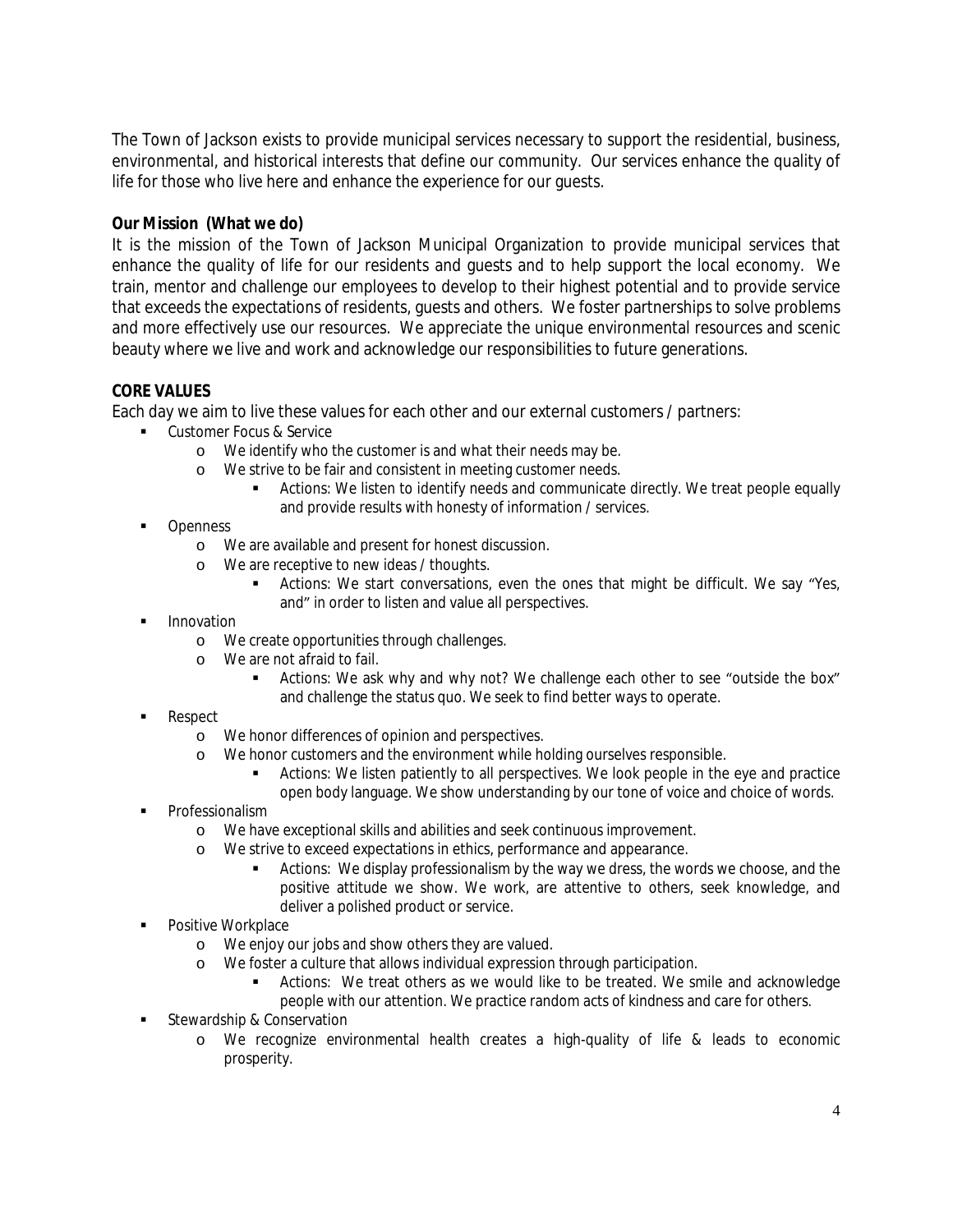- Actions: We repurpose when possible. We are mindful and use less / need less. We help to reduce traffic. We are an example for others.
- **It Is My Job. It Is Our Job.** 
	- o We are alert, willing and accountable to find solutions and serve.
	- o As a team, we work to be ambassadors and stewards of the town.
		- Actions: We connect people to available resources. We pause and identify opportunities to serve. We see a problem and seek a solution.
- Ability to understand and contribute to accomplishing the Town of Jackson Purpose and Mission.
- Ability to understand and comply with the Town of Jackson Values.
- Ability to read, comprehend, and comply with the Ins and Outs of the Town of Jackson Values as set forth in the Performance Management System documents.
- Ability to be an example to others in the organization in terms of understanding and application of the Town of Jackson Values.
- Ability to display positive behaviors towards improving the culture of the organization through understanding, support, and application of the Town of Jackson Values.

#### **Special Requirements:**

• Valid state driver's license or ability to obtain Wyoming driver's license within one month of hire.

#### **Equipment and Tools Used:**

 Automobile, personal computer, calculator, telephone, photocopier, fax machine, typewriter, digital cameras (still and video), TV/VCR, PowerPoint projector, binding machine, recording and transcribing equipment, and other business/office equipment.

### **Physical Requirements\*\*:**

The physical demands described here are representative of those that must be met by employee to successfully perform essential job functions. Reasonable accommodations may be made to enable individuals with disabilities to perform essential functions.

While performing job duties, employee frequently sits, sees, hears, and speaks. Employee frequently uses hands to finger, handle or feel objects, tools, or controls. Employee frequently uses a computer.

Employee is exposed to moderate levels of standing and walking.

Employee occasionally lifts and/or carries up to 20 pounds, climbs, kneels, and bends, reaches and works with hands above shoulder height, and reaches and works with arms extended at shoulder height.

Specific vision requirements for this job include frequent use of near vision and the ability to adjust focus. Hand-eye coordination is necessary to operate computers and office equipment.

Specific auditory (hearing) requirements for this position include frequent exposure to routine conversation, moderate exposure to sounds while transcribing recorded tapes, and the ability to distinguish between telephone, voice, and other tones and audible signals.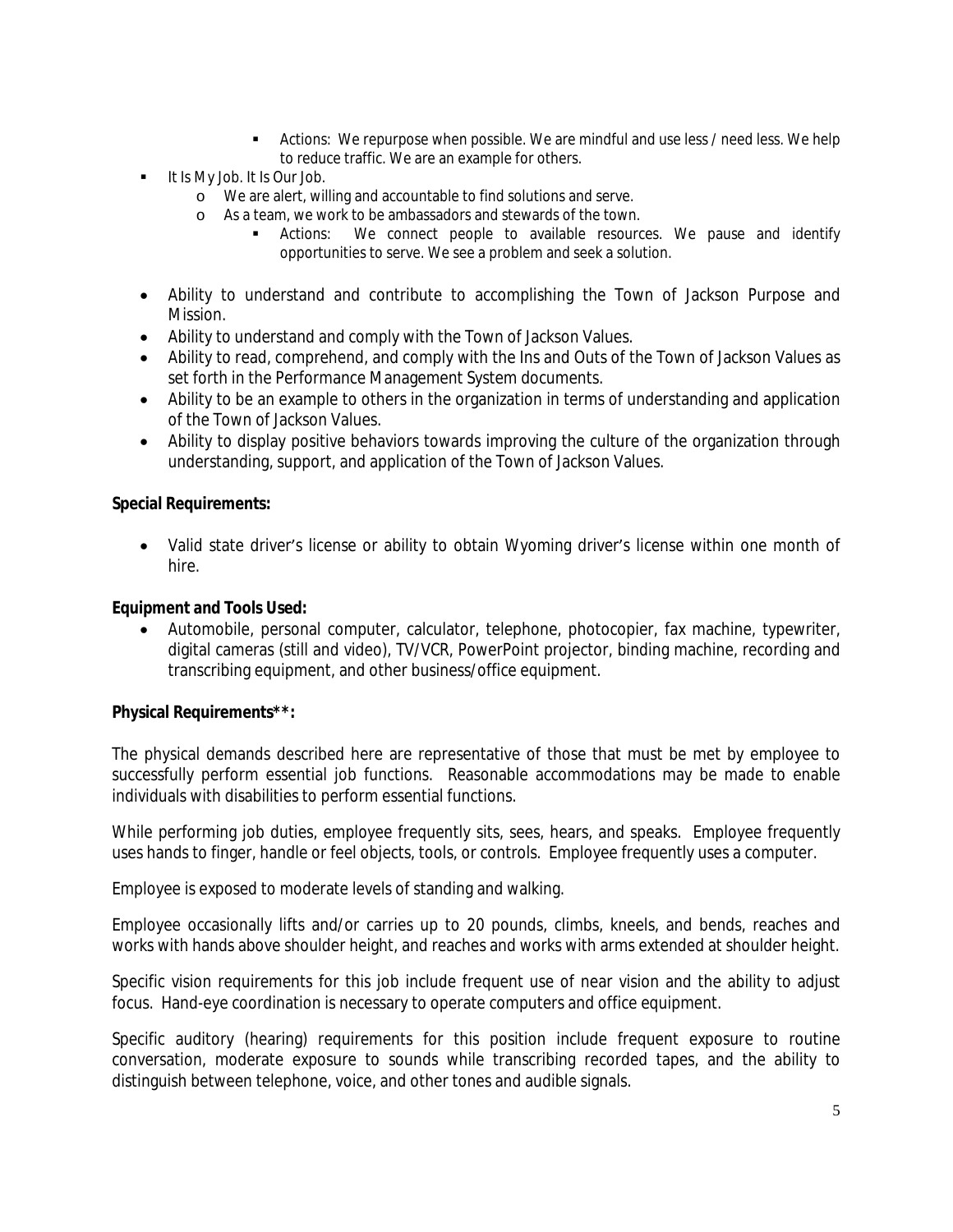### **Mental Requirements\*\*:**

The mental requirements described here are representative of those that must be met by employee to successfully perform essential job functions. Reasonable accommodations may be made to enable individuals with disabilities to perform essential functions.

While performing job duties, employee frequently reads, comprehends, and executes simple and complex, written and oral instructions. Employee frequently works alone and works on several tasks at the same time.

Employee is exposed to moderate levels of counting and making simple arithmetic additions and subtractions. Employee is exposed to moderate levels of planning own work activities, working as a member of a team, working without supervision, and working under pressure.

Employee occasionally operates cars and trucks. Employee occasionally trains other workers and works rapidly for long periods of time.

#### **Working Conditions\*\*:**

The work environment characteristics described here are representative of those that employee encounters while performing essential job functions. Reasonable accommodations may be made to enable individuals with disabilities to perform essential functions.

While performing job duties, employee frequently works inside. Employee is frequently exposed to noise generated in a normal office environment.

Employee is occasionally exposed to adverse weather and/or unfavorable traffic conditions while driving from Town of Jackson offices to off-site locations.

| **The terms "Frequent," "Moderate," and "Occasional" are quantified as follows: |                                        |  |  |
|---------------------------------------------------------------------------------|----------------------------------------|--|--|
|                                                                                 | ■ Frequent: occurs 60-100% of the time |  |  |
|                                                                                 | • Moderate: occurs 21-59% of the time  |  |  |
|                                                                                 | ■ Occasional: occurs 1-20% of the time |  |  |
|                                                                                 |                                        |  |  |

#### **Job Selection Guidelines:**

Formal application, rating of education and experience, oral interview, reference check, and job related tests may be required, including physical agility test, polygraph examination, drug testing, etc.

The duties listed above are intended only as illustrations of the various types of work that may be performed. The omission of specific statements of duties does not exclude them from the position if the work is similar, related, or a logical assignment to the position.

This job description is intended as a guide for the efficient and professional performance of a job. Nothing herein shall be construed to be a contract between the Town of Jackson and the employee. Additionally, this job description is not to be construed by any employee as containing binding terms and conditions of employment. The Town of Jackson retains the absolute right to terminate any